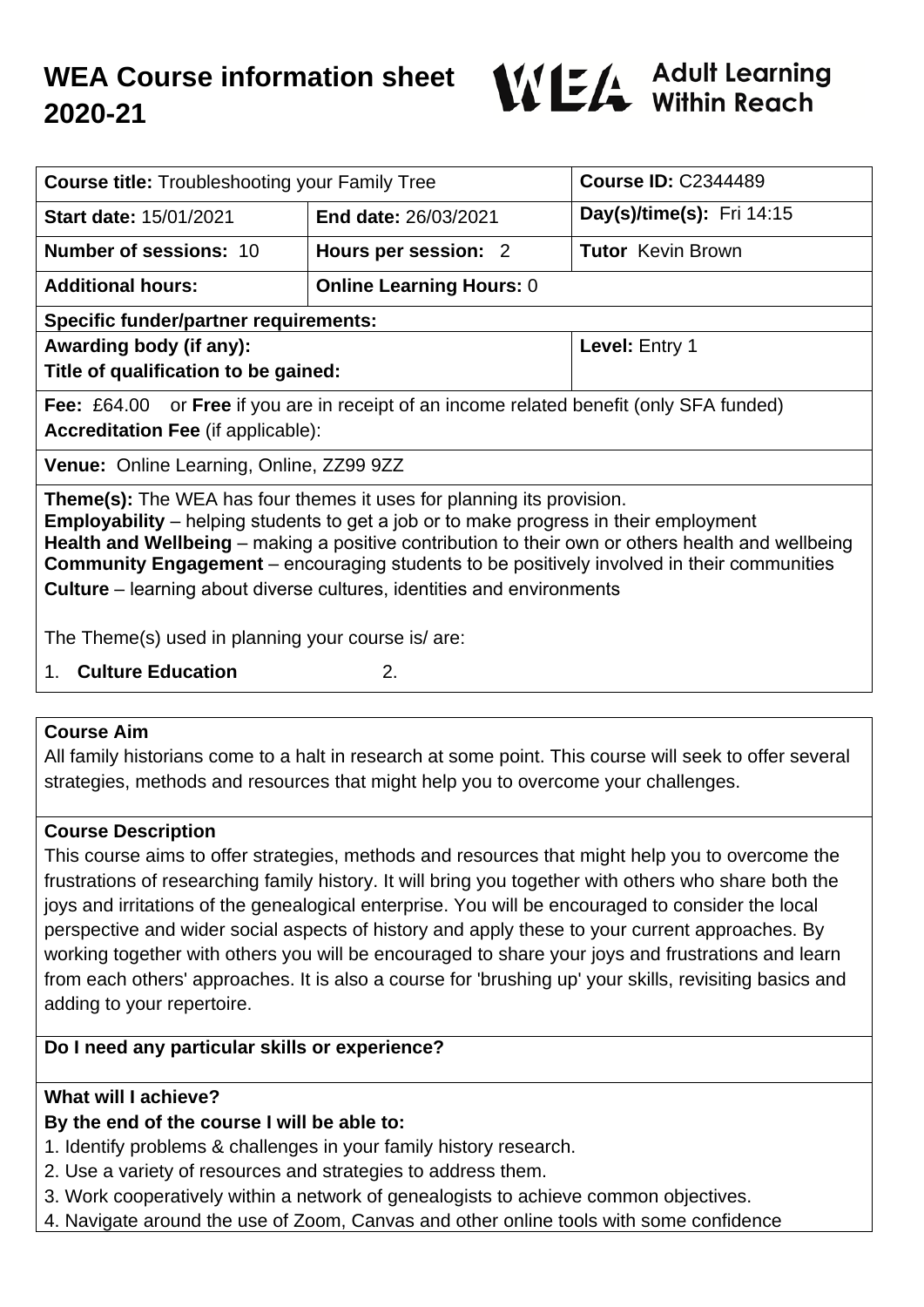5. Give an example of how to be more innovative in approach to research.

## **What teaching methods will be used and will there be work outside of the class?**

- The WEA's digital learning platform, Canvas will be used to provide resources or to support lessons, enable assessment, provide learner feedback and for other activities for individuals away from the course. If you want to understand more about our digital learning platform please visit: http://bit.ly/WEAonline

- The WEA tutor will use a range of different teaching and learning methods and encourage you and the group to be actively involved in your learning
- You may be asked to undertake additional work in your own time to support your learning
- You will be expected to carry out a range of activities in your own time

### **What kind of feedback can I expect from the tutor?**

- You will be able to keep a record of your progress and achievement using photos, audio, text or documents uploaded into the WEA's digital learning platform, WEA Canvas.

- Your tutor will provide written, text and audio feedback recorded in WEA Canvas, WEA's digital learning platform.

- A range of informal activities will be used by the tutor to see what you are learning which may include quizzes, question and answer, small projects and discussion

- You will have opportunities to discuss your progress with your tutor
- You will be encouraged to share your work with the group and discuss your learning
- You will be encouraged to consider other students work and give your opinions and suggestions
- A file of work will be kept which will help to record your progress

# **What else do I need to know? Is there anything I need to bring?**

- What you need: You will need an internet connection, speakers, a microphone and a webcam so that you can use our video learning platform, Zoom. If you'd like to understand more Zoom please visit: http://bit.ly/ZoomSpec

- You will also need access to the internet outside of your sessions. You could do this using a smart phone, tablet, laptop or a desktop computer (at home or through a library etc.).

- You will need a personal email address to join the WEA's digital learning platform, Canvas so that you can receive resources, record your progress and achievement and to work with others and share ideas. If you want to understand more about our digital learning platform please visit: http://bit.ly/WEAonline

- A selection of materials and basic equipment will be provided but you are welcome to bring additional materials with you

- It would be helpful if you had access to the internet (Mobile phone, tablet or computer at home or through a library etc.)

#### **Pre-course work, reading and information sources**

- You will have access to course resources and links to wider learning through the WEA's digital learning platform, Canvas: http://bit.ly/WEAonline

- No pre reading is required but research on the subject on the internet or in the library may be helpful

# **Possible next steps after this course (including career opportunities if appropriate)**

- Progress to another WEA course